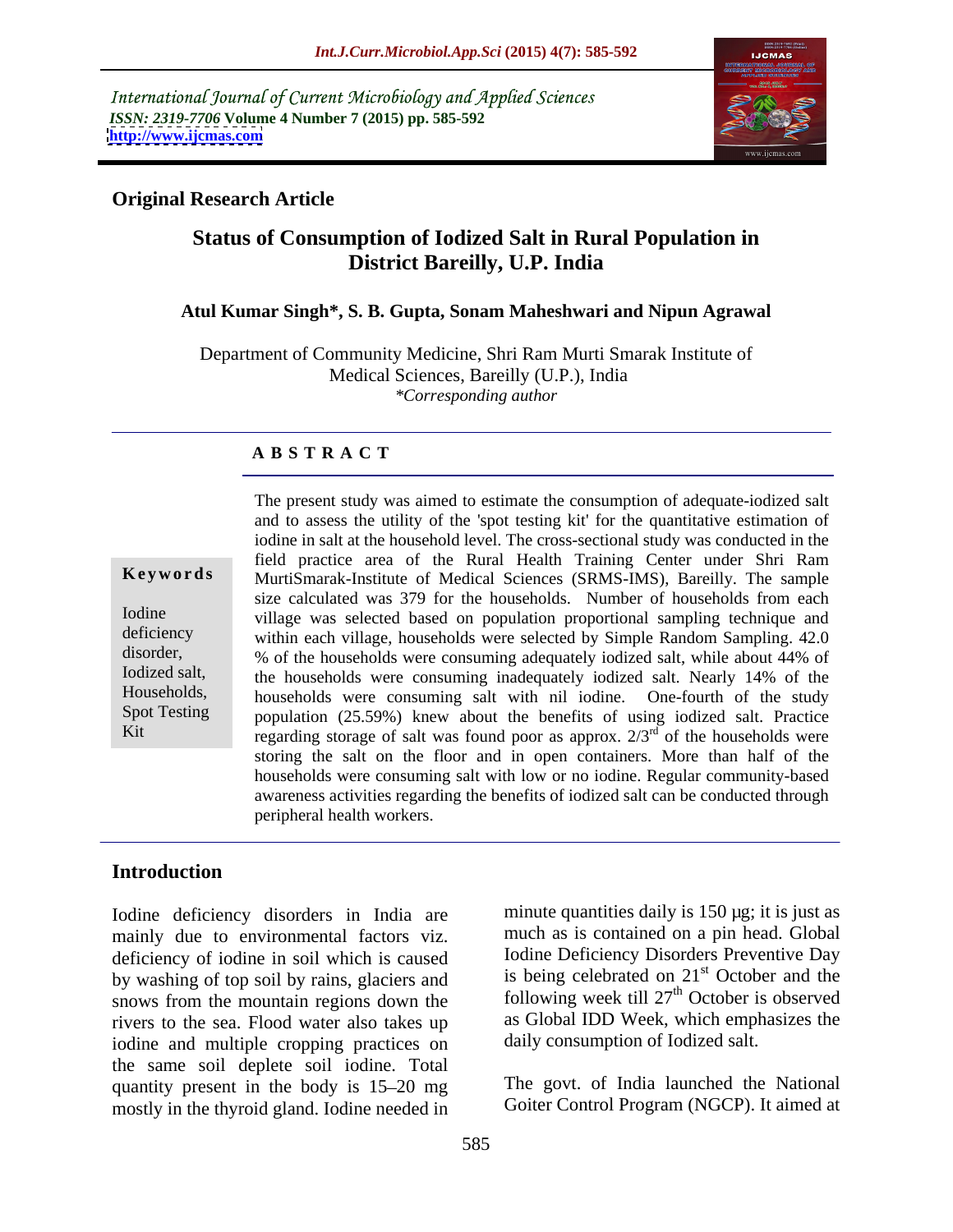by 1992. In 1992, the NGCP was renamed as national Iodine Deficiency disorders

The magnitude of the problem in India is far greater than what had been estimated in 1960, when it was estimated that about 9 million persons were affected by goiter. Results of sample surveys conducted in 325 districts covering all the states/ UTs have The community-based, cross-sectional study revealed that 263 districts are endemic was carried out inthe field practice area of where the prevalence of IDD (Iodine the Rural Health Training Center (RHTC), Deficiency disorders) is more than 10 per cent. It is estimated that >71 million persons Institute of Medical Sciences (SRMS-IMS), are suffering from and other IDD in the Bareilly. The samples were collected from country (Ministry of Health and Family Welfare, Annual Report 2009–2010). Rural Health Training Center having

Iodine in iodized salt is ascertained by two methods i.e. Spot test in field condition and Iodometry in a laboratory. For the 'spot test for iodine estimation', the most commonly (Spot test kit/ MBI kit). The summary in the rural area, it was 66.1% (Krishnan *et*)

the intervention, was made compulsory in 2000 and again reinstated in 2005 (Jooste *et al.,* 1995). Identification of such factors that influence the accessibility of allow us to formulate a better prevention policy and intervention measures.

replacement of ordinary salt by iodized salt, With this background, the study was carried particularly in the goiter endemic regions. out to: estimate the consumption of The program of universal iodization of adequate-iodized salt and to assess the utility edible salt was started from April 1986 in of the 'spot testing kit' for the quantitative phases with the aim of total salt iodization Control Program. MurtiSmarak-Institute of Medical Sciences, estimation of iodine in salt at the household level in the field practice area of the Rural Health Training Center under Shri Ram Bareilly.

## **Materials and Methods**

### **Study area and study population:**

DhauraTanda under Shri Ram MurtiSmarakthehouseholds of the entire area under the 8706households in 24 villages.

### **Sample size and sampling technique:**

used kit provided by the Government of India and UNICEF in 2009 reported the India for 'on the spot' estimation of iodine is national coverage of adequately iodized salt manufactured by a Madras based company at the household level to be 71.1%. While, Universal iodization of salt, the mainstay of consumption of adequately iodized salt in India in 1998, although it was revoked in precision of 5%, and a confidence interval of [\(http://pib.nic.in/archieve/lreleng/lyr2000/rm](http://pib.nic.in/archieve/lreleng/lyr2000/rm) the households. A population wise list of all <ay2000/r11052000.html>). Various societal, the villages was generated and number of economic and demographic factors may households from each village was selected have differential influences on this practice based on population proportional sampling iodized salt is, thus, essential as it would Random Sampling. Salt samples were A survey conducted by the Government of in the rural area, it was 66.1% (Krishnan *et al.,* 2010). Considering the prevalence of the household to be 66.1%, absolute 95%, the sample size calculated was 379 for technique and within each village, households were selected by collected from selected households.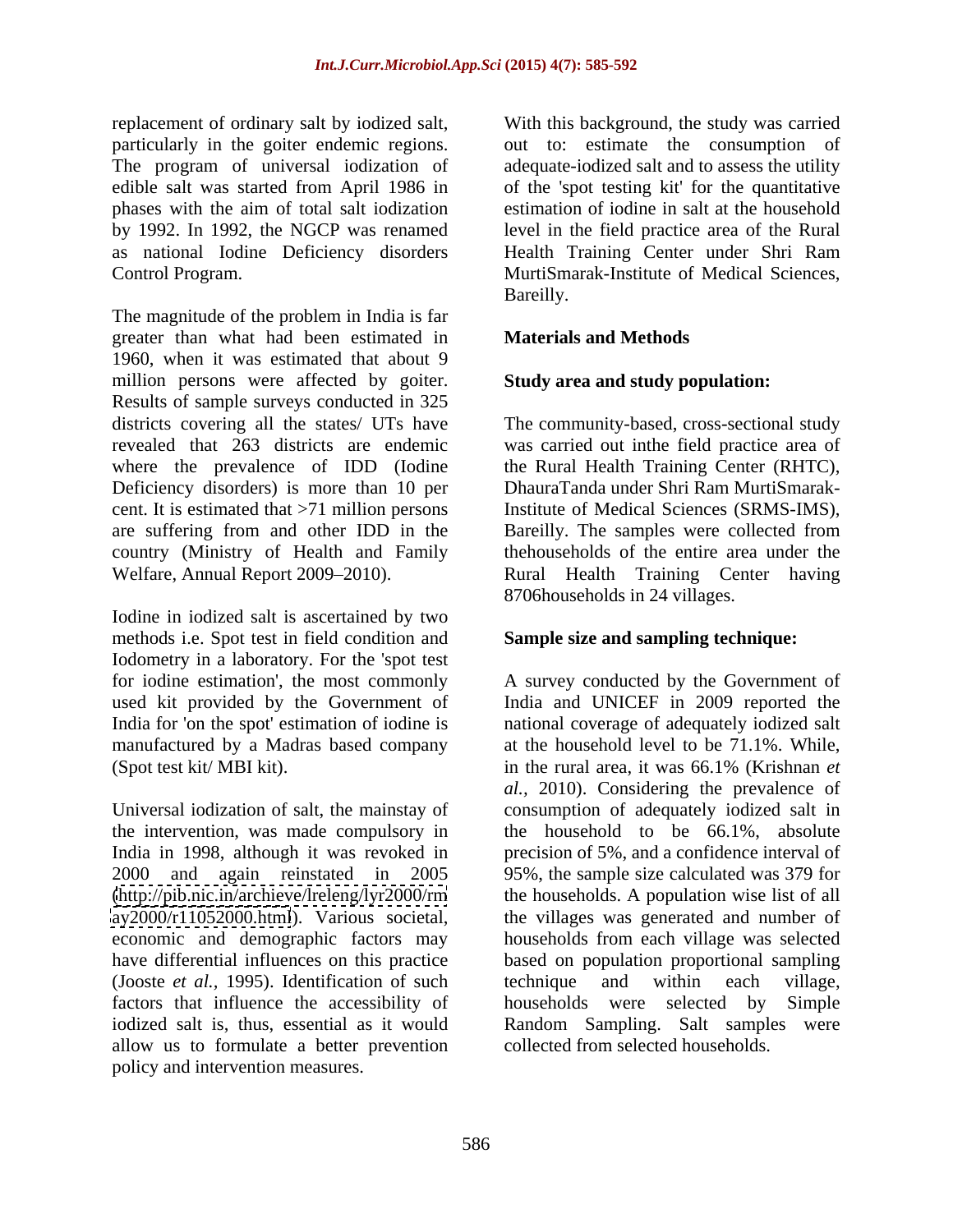### **Materials and Methods**

Salt samples (50 grams of cooking salt) were collected from the selected households

A pre-tested questionnaire was used for the estimated using spot-testing kit. heard about some iodine deficiency

For further quantitative testing of iodine population (25.59%) knew about the these samples were transported to the benefits of using iodized salt. The Research laboratory in the Department of proportion of knowing the name of any Community Medicine, SRMS-IMS for iodized salt brand and knowledge about iodometric titration (gold standard method) prohibition of use of non-iodized salt was (ICCIDD, 2007). The test results of titrimetric method were compared with

Collected data were entered into Microsoft

personal information and their participation before initiation of the study.

#### **Results and Discussion**

by the field workers of the health system found that the majority of the population working in the study areas in airtight plastic who was Graduate or more was consuming containers, stored in brown paper envelopes adequately iodized salt and the association and coded accordingly. Household members between adequately salt consumption and were also interviewed about storage, source education was found statistically significant. of purchasing the salt and health befits of More than half of the households (56.5%) iodized salts etc.  $\qquad \qquad \text{having family size } \leq 3 \text{ were consuming}$ In the present cross-sectional study, we adequately iodized salt (Table 1).

interview of the head member of the We observed that more than half of the households. The iodine content of the salt population (55.15%) had heard about samples in parts per million (ppm) was iodized salt and 22.43% population had heard about some iodine deficiency disorders. One-fourth of the study population (25.59%) knew about the benefits of using iodized salt. 11.61% and 5.54% respectively.

those of the rapid test kit. Adequate iodine The proportion of the population who had content in salt sample was taken when the heard regarding iodized salt as well as who iodine level was  $\geq$ 15 ppm. know the benefits of iodized salts was **Statistical analysis** Salt. We found this association statistically higher and also were using properly iodized highly significant (Table 2).

Excel 2010 and analyzed using IBM SPSS v Regarding practices about the use of iodized 20.0.0. The percentages were used to salt by the study households, it was observed summarize the data and Chi-square test was that most of the households were using salt used as a test of significance. Statistical in powder form (72.30%) and most of them significance was set at *a P value* less than (84.70%), they purchased the salt from the  $0.05$ . Shop. More than  $2/3<sup>rd</sup>$  households (69.39%) **Ethical issues** Practice regarding storage of salt was found All the participants were informed about the storing the salt on the floor and in open purpose of the study and written consent containers. The association of consumption was taken from the participants and of adequately iodized salt with all the confidentiality was maintained with their practices was found statistically significant Regarding practices about the use of iodized had purchased the salt in sealed form. poor as approx.  $2/3^{rd}$  of the households were (Table 3).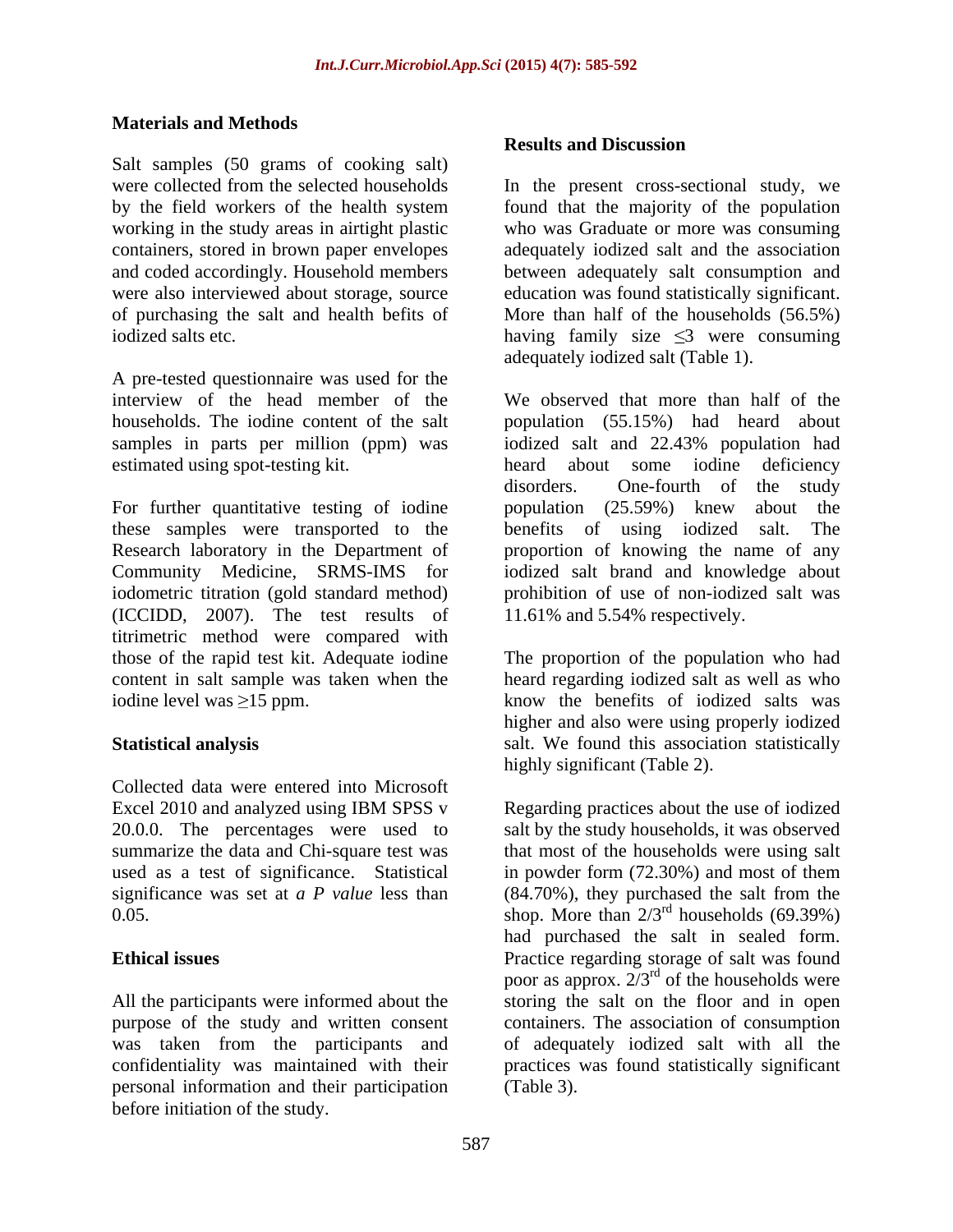The results obtained by use of the MBI - kit 0 ppm was found in 13.2% of the household were compared with the results obtained while 21.6% of the households were from gold-standard titration method. It was consuming salt with <15ppm. Remaining observed that MBI-kit method for quick 65.2% of the households were consuming results in the field was 88% sensitive and iodized salt with iodine content of more than 19% specific in detecting iodine content of 15ppm (adequately iodized salt). According above 15ppm. It was also observed that the to the IDD newsletter (2011), Iodized salt predictive value of rapid test using MBI-kit consumption at the household level in India was 60% for positive results and 54% for in 2009, 71.1 percent of the households were

The present study showed that 42.0 % of the Only 9.3 percent of the households used salt households were consuming adequately that was not iodized at all and 19.3 percent iodized salt, while about 44% of the used salt that was iodized inadequately (<15 households were consuming inadequately ppm) (IDD newsletter, 2011). Another iodized salt. Nearly 14% of the households national level survey in 2005-06 (NFHS III) were consuming salt with nil iodine. By reported the coverage of adequately iodized Srivastava *et al.* (2012), an iodine content of

negative results (Table 4). using cooking salt which was iodized at the iodized salt with iodine content of more than in 2009, 71.1 percent of the households were recommended level of 15 ppm or more. salt to be 41.2% in rural India (IIPS, 2007).

|                                                   |                                   |                                                  |                   | $  >15$ <15 Uniodized Total |                                                                   | <b>Chi</b>          | $\mathbf{p}$                |
|---------------------------------------------------|-----------------------------------|--------------------------------------------------|-------------------|-----------------------------|-------------------------------------------------------------------|---------------------|-----------------------------|
| <b>Total</b>                                      |                                   | 159 166                                          |                   | 54                          |                                                                   | 379 Square Value    |                             |
| <b>Education</b>                                  | Graduate and<br>above             | 37                                               | 23                | 6                           | 66                                                                |                     |                             |
|                                                   | Upto $12^{\text{th}}$<br>standard | 41                                               | 54                | 11                          | 106                                                               |                     | $10.525 \mid 0.0324$        |
|                                                   | Illiterate                        |                                                  | 81 89             | 37                          | $207\,$                                                           |                     |                             |
| Religion                                          | Hindu                             |                                                  | $76$ 75           |                             | $\begin{array}{ c c c c c } \hline 30 & 181 \ \hline \end{array}$ |                     | $1.758$ 0.4152              |
|                                                   | Muslim                            | $83 \mid 91$                                     |                   | 24                          | 198                                                               |                     |                             |
|                                                   | General                           |                                                  | $38$ 31           | 13                          | $82$                                                              |                     |                             |
| Caste                                             | $\vert$ OBC                       | 99 107                                           |                   | $\overline{37}$             | 243                                                               |                     | $4.041 \mid 0.4005$         |
|                                                   | SC/ST                             |                                                  | 28                |                             | 54                                                                |                     |                             |
|                                                   | $\leq$ 3                          | $\begin{array}{c c} 22 \\ \hline 13 \end{array}$ | $\sigma$          |                             |                                                                   | $3.598 \mid 0.7309$ |                             |
|                                                   | $ 4-5$                            | $40 \mid 46$                                     |                   | 16                          | $\frac{23}{102}$                                                  |                     |                             |
| <b>Family Size</b>                                | $6 - 7$                           |                                                  | $48$ 51           | 16                          | 115                                                               |                     |                             |
|                                                   | $8+$                              |                                                  | $58 \mid 63$      | 18                          | 139                                                               |                     |                             |
|                                                   |                                   | 24                                               | 13                | $6 \mid$                    | 43                                                                |                     |                             |
| Socioeconomic                                     |                                   |                                                  | $42 \mid 36 \mid$ | 13                          | 91                                                                |                     |                             |
| <b>Status</b><br>(Modified B G<br>Prasad; Nov'14) | $\rm III$                         | 59                                               | 69                | 22                          | 150                                                               |                     | 6.93 $\vert$ 0.5442 $\vert$ |
|                                                   | IV                                |                                                  | 31                | $\mathbf{Q}$                | 62                                                                |                     |                             |
|                                                   |                                   | $\boxed{22}$<br>12                               |                   |                             |                                                                   |                     |                             |
|                                                   |                                   |                                                  |                   | 33                          |                                                                   |                     |                             |

**Table.1** Socio-demographic profile of the study subjects and consumption of iodized salt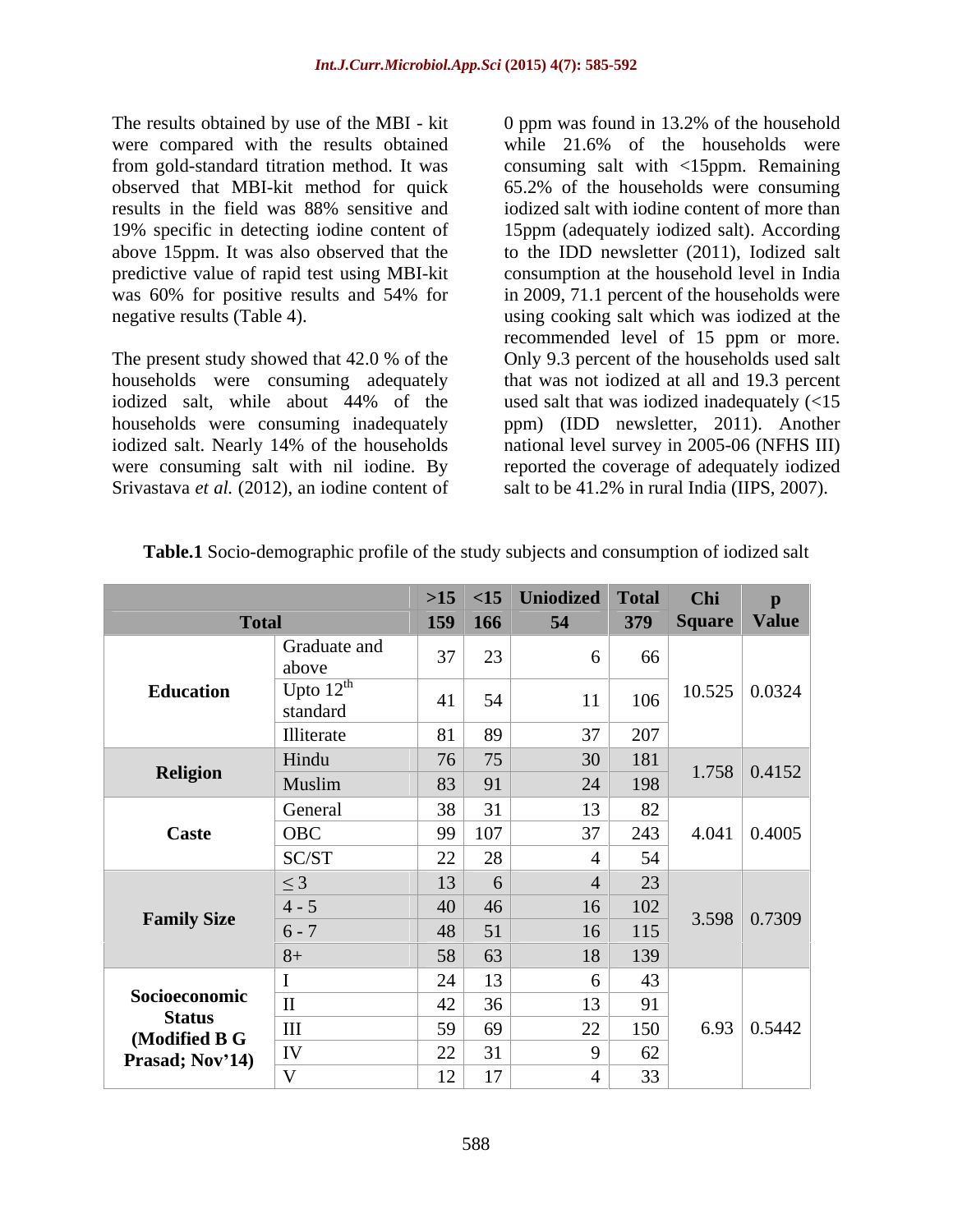|                                                 |                                           | Iodine cons. By iodometry in |                                                   |                                                                     |
|-------------------------------------------------|-------------------------------------------|------------------------------|---------------------------------------------------|---------------------------------------------------------------------|
|                                                 |                                           | <b>PPM</b>                   | <b>Total</b>                                      |                                                                     |
| Knowledge                                       | $>15$                                     | $\leq$ 15                    |                                                   | $\vert$ P-value                                                     |
|                                                 | $\vert$ No. $\vert$ % $\vert$ No. $\vert$ |                              | $\frac{9}{6}$ No. $\frac{9}{6}$ No. $\frac{9}{6}$ |                                                                     |
| <b>Heard About</b><br><b>Iodized Salt</b>       | $104$   49.76                             |                              |                                                   | 76   36.36   29   13.88   209   55.15   12.699   0.00175            |
| <b>Heard About any</b>                          |                                           |                              |                                                   |                                                                     |
| <b>Iodine Deficiency</b><br><b>Disorders</b>    |                                           |                              |                                                   | 29   34.12   41   48.24   15   17.65   85   22.43   2.984   0.22492 |
| <b>Know the benefits</b><br>of Iodized Salt     | $57$   58.76                              |                              |                                                   | 25   25.77   15   15.46   97   25.59   18.588   0.00009             |
| <b>Know the name of</b>                         |                                           |                              |                                                   |                                                                     |
| any Iodine<br>Deficiency                        | $21 \mid 32.81 \mid$                      |                              |                                                   | 29   45.31   14   21.88   64   16.89   4.717   0.09456              |
| disorders                                       |                                           |                              |                                                   |                                                                     |
| <b>Know any Brand of</b><br><b>Iodized Salt</b> | 18   40.91                                | 19 43.18                     |                                                   | 7   15.91   44   11.61   0.114   0.94459                            |
| <b>Know that Non</b>                            |                                           |                              |                                                   |                                                                     |
| Iodized Salt is<br>Prohibited                   | 9   42.86                                 | 42.86                        |                                                   | 3 14.29 21 5.54 0.009 0.99551                                       |

**Table.2** Knowledge regarding iodized salts in the study population

**Table.3** Practices regarding iodized salt in the study population

|                      |                   |       |                      |                 |                                                                                                    |                                                                              | Total    |        |                           |
|----------------------|-------------------|-------|----------------------|-----------------|----------------------------------------------------------------------------------------------------|------------------------------------------------------------------------------|----------|--------|---------------------------|
|                      | Practice          |       |                      |                 |                                                                                                    |                                                                              |          |        | P-value                   |
|                      |                   |       |                      |                 |                                                                                                    |                                                                              |          |        |                           |
| Type of              | Powder            |       |                      |                 | 22 44.53 108 39.42 44 16.06 274 72.30<br>37 35.24 58 55.24 10 9.52 105 27.70                       |                                                                              |          |        | $8.174 \mid 0.01679 \mid$ |
| Salt Used            | $\vert$ Crystal   |       |                      |                 |                                                                                                    |                                                                              |          |        |                           |
| Salt                 | <b>Shop</b>       | 146 l |                      |                 | 45.48 128 39.88 47 14.64 321 84.70                                                                 |                                                                              |          |        |                           |
| purchasing<br>source | Vendor            |       | $13 \mid 22.41 \mid$ | 38 65.52        |                                                                                                    | 7 12.07                                                                      | 58 15.30 |        | 13.834   0.00099          |
| Salt                 | Sealed            |       |                      |                 | $\vert$ 45.25 $\vert$ 103 $\vert$ 39.16 $\vert$ 41 $\vert$ 15.59 $\vert$ 263 $\vert$ 69.39 $\vert$ |                                                                              |          |        |                           |
| purchased<br>form    | $\vert$ Oper      |       | $40 \mid 34.48 \mid$ |                 |                                                                                                    |                                                                              |          |        | $7.525 \mid 0.02323 \mid$ |
| Salt                 | Cupboar           |       |                      | $52 \mid 38.24$ |                                                                                                    | $\begin{array}{r c c c c c} \hline 8.09 & 136 & 35.88 \\ \hline \end{array}$ |          | 14.098 | 0.00087                   |
| storage              | Floor             |       |                      |                 | 46.91                                                                                              |                                                                              |          |        |                           |
| Salt                 | Closed<br>airtigh |       | $78$   56.12         |                 | $47 \mid 33.81 \mid$                                                                               | 14 10.07 139 36.68                                                           |          |        | $18.18 \mid 0.00022 \mid$ |
| container            | $\mid$ Open       |       |                      |                 | 33.75   119   49.58   40   16.67   240   63.32                                                     |                                                                              |          |        |                           |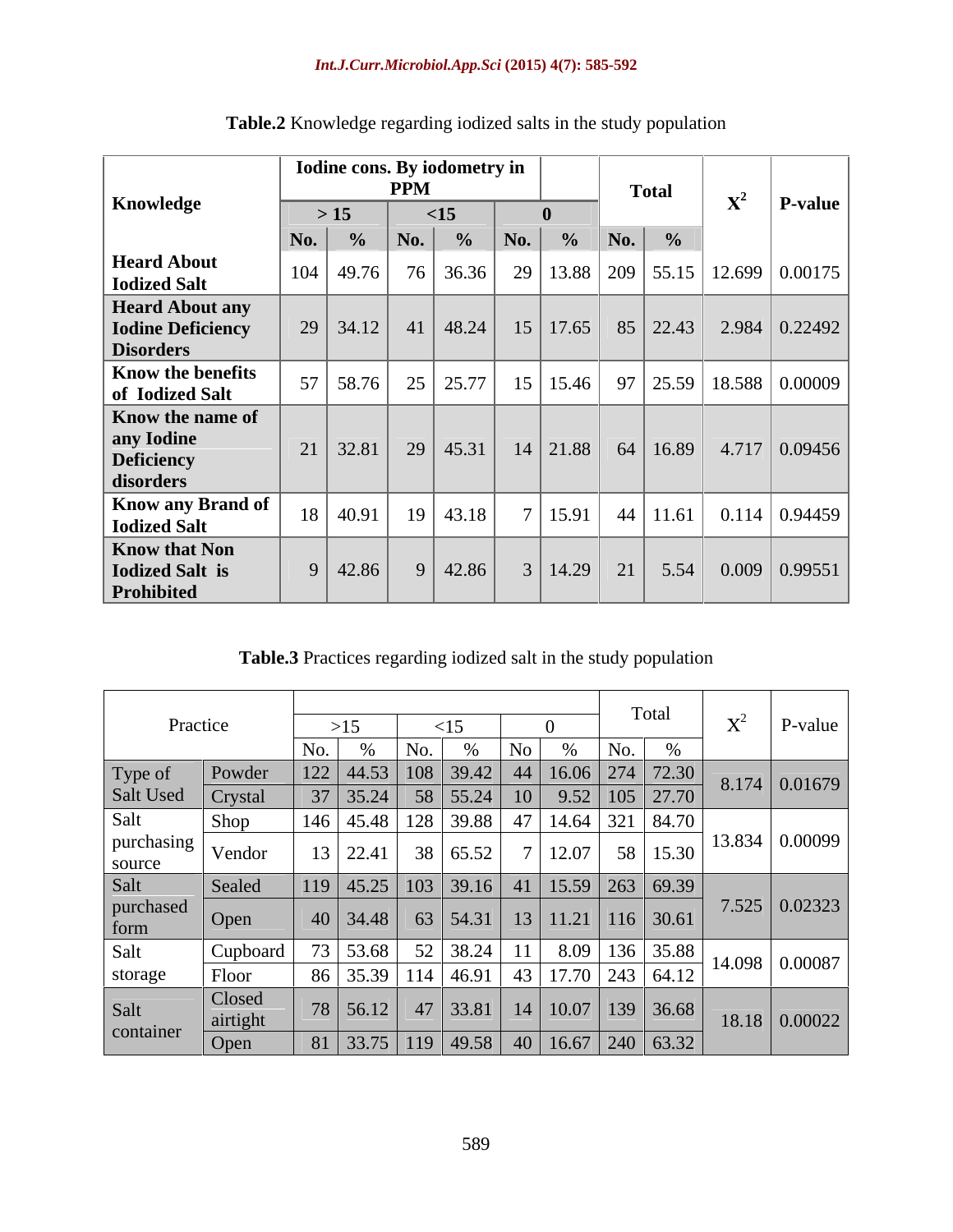| Spot testing kit (MBI-kit)          |                                    | Iodometry (iodine cons. in PPM) |     | Total                  |
|-------------------------------------|------------------------------------|---------------------------------|-----|------------------------|
|                                     |                                    | $\leq 12$                       | >15 |                        |
| Results (iodine cons. in            | $-15$                              | 101                             |     | 32 <sup>2</sup><br>ر∠ت |
| <b>PPM</b>                          | >15                                |                                 |     |                        |
| Total                               |                                    | ∠∠∪                             |     | 270                    |
| Sensitivity                         | $= (194/220) \times 100 = 88.18\%$ |                                 |     |                        |
| Specificity = $(30/159) \times 100$ | $= 18.87\%$                        |                                 |     |                        |
| PPV                                 | $=$ (194/323) x 100 = 60.06%       |                                 |     |                        |

#### **Table.4** Results obtained by both methods





We observed that approximately half of the benefits of using iodized salt. Amongst the population (55.15%) had heard about households having expected right practices, iodized salt and approx. A quarter of the the proportion of correct practices were population (22.43%) had heard about some higher amongst those consuming aptly iodine deficiency disorder. One-fifth of the iodized salt having iodine in the study population (25.59%) knew about the concentration of more than 15ppm at theiodized salt having iodine in the

NPV  $= (30/56) \times 100 = 53.57\%$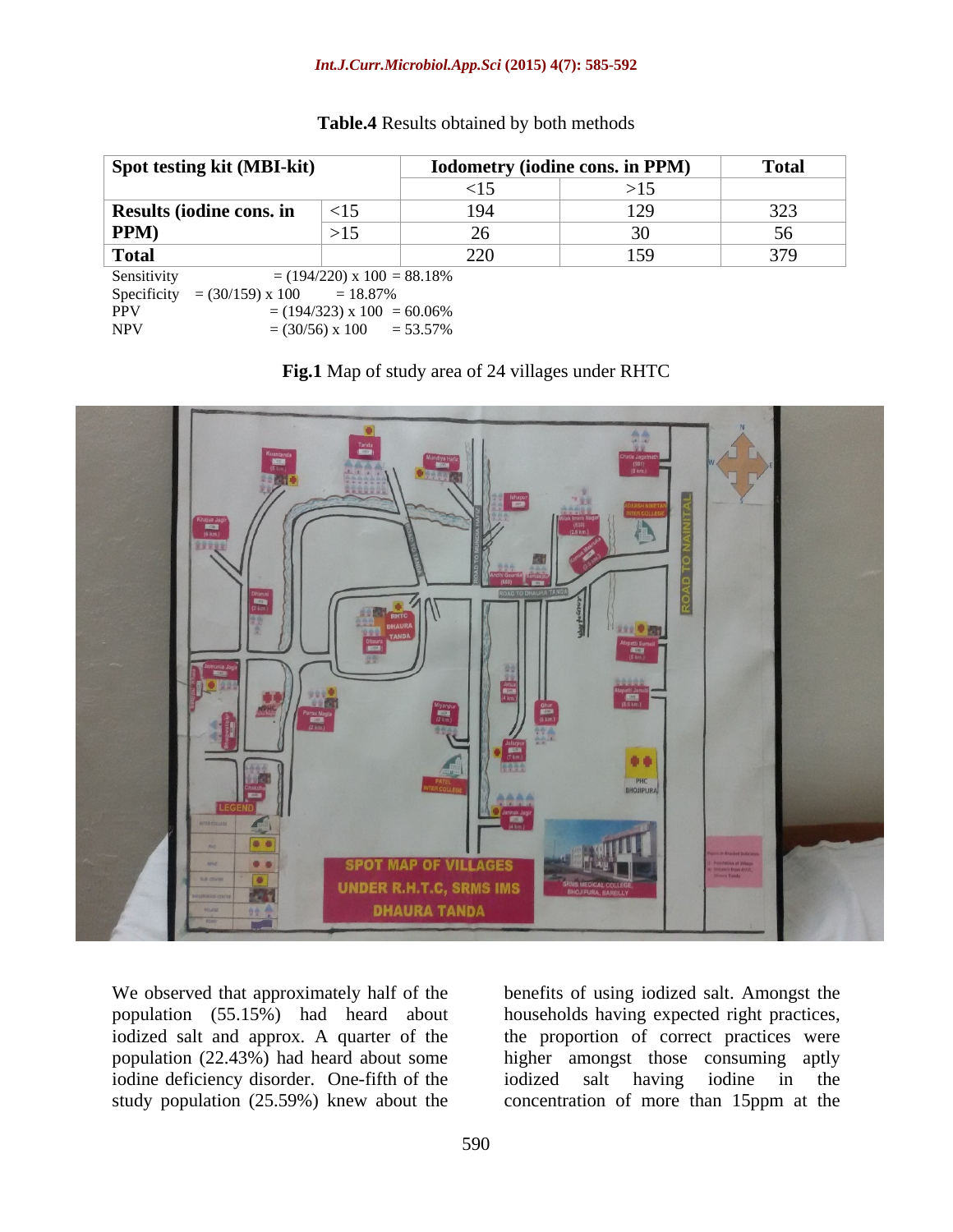salt.According to Tapas *et al.* (2010), the curb down the problem related to consumption of iodized salt was higher among those who were aware of any IDD (PR: 1.2, 95% CI 1.1-1.3) and iodized salt (PR: 1.2, 95% CI 1.1-1.4) and its benefits (PR: 1.2, 95% CI 1.1-1.3).

The study observed that the MBI-kit (Spot Testing Kit) method for quick results in the field was 88.18% sensitive and 18.87% specific in detecting iodine content of above 15ppm. It was also observed that the predictive value of rapid test using MBI-kit was 60.06% for positive results and 53.57% human consumption. Vaisakha 21. for negative results. According to Umesh Kapil *et al.* (1996), the sensitivity and specificity of STK was 96.5% and 25% respectively. In their study, they also Government of India; 2000. observed the Positive Predictive Value and Negative Predictive Value of the kit and that were 90% and 48% respectively.

The present study identified that more than half of the households were consuming salt<br>Iodine Deficiency Disorders with low or no iodine. Our study also revealed that for quantitative estimation, STK had a high sensitivity but low monitoring their elimination: A specificity. The STK can be utilized as a quantitative method for assessment of iodine<br>ICCIDD, UNICEF and WHO, content of salt only for the purpose of Geneva. monitoring the quality of salt available to **International** Institute for Population the community. For monitoring the quality<br>Sciences (IIPS) and Macro of iodized salt in the community it is **Example 11 September 11 September 11 September 11 September 12 September 12 September 12 September 12 September 12 September 12 September 12 September 12 September 12 September 12 Se** necessary to analyze a large number of salt samples to visualize the trend. Regular community-based awareness activities  $2007$ regarding the benefits of iodized salt can be conducted through Anganwadi workers<br>
Schurink, C. 1995. Factors (community-based front line voluntary influencing the availability of workers), auxiliary nurse midwives, iodized salts in South Africa. *S. Afr.* nongovernment organizations, self-help *J. Food Sci. Nutr.*, 7: 49–52. groups and schools. The findings of our

consumer end and the proportion reduced as study will help the policy makers to modify the iodine content of salt fell to below 15 the existing programs/ services that is ppm and lesser for non-iodized running more than two decades in order to curb down the problem related to consumption of iodized salt in the community.

# **References**

- Govt. of India (2010), Annual Report 2009- 2010, Ministry of Health and Family Welfare, New Delhi.
- India. Ministry of Health and Family Welfare, Press Information Bureau. Press note: withdrawal of restriction on sale of common salt for direct human consumption, Vaisakha 21, 1922, May 11, 2000. New Delhi: Press Information Bureau, Ministry of Health and Family Welfare, Government of India; 2000. [\(http://pib.nic.in/archieve/lreleng/lyr](http://pib.nic.in/archieve/lreleng/lyr) <2000/rmay2000/r11052000.html,>, accessed on  $15^{th}$  June 2015).
- **Conclusion** deficiency disorders.IDD newsletter, International council for control of iodine May 2011, India, Vol. 39(2).
	- International Council for the Control of Iodine Deficiency Disorders (ICCIDD), 2007. Assessment of the iodine deficiency disorders and monitoring their elimination: A guide for program managers.  $2<sup>nd</sup>$  edn. ICCIDD, UNICEF and WHO, Geneva.
	- International Institute for Population Sciences (IIPS) and Macro International. National Family Health Survey (NFHS-3), 2005-06: India: Volume I. Mumbai: IIPS, 2007.
	- Jooste, P.L., Marks, A.S., Van Erkom Schurink, C. 1995. Factors influencing the availability of